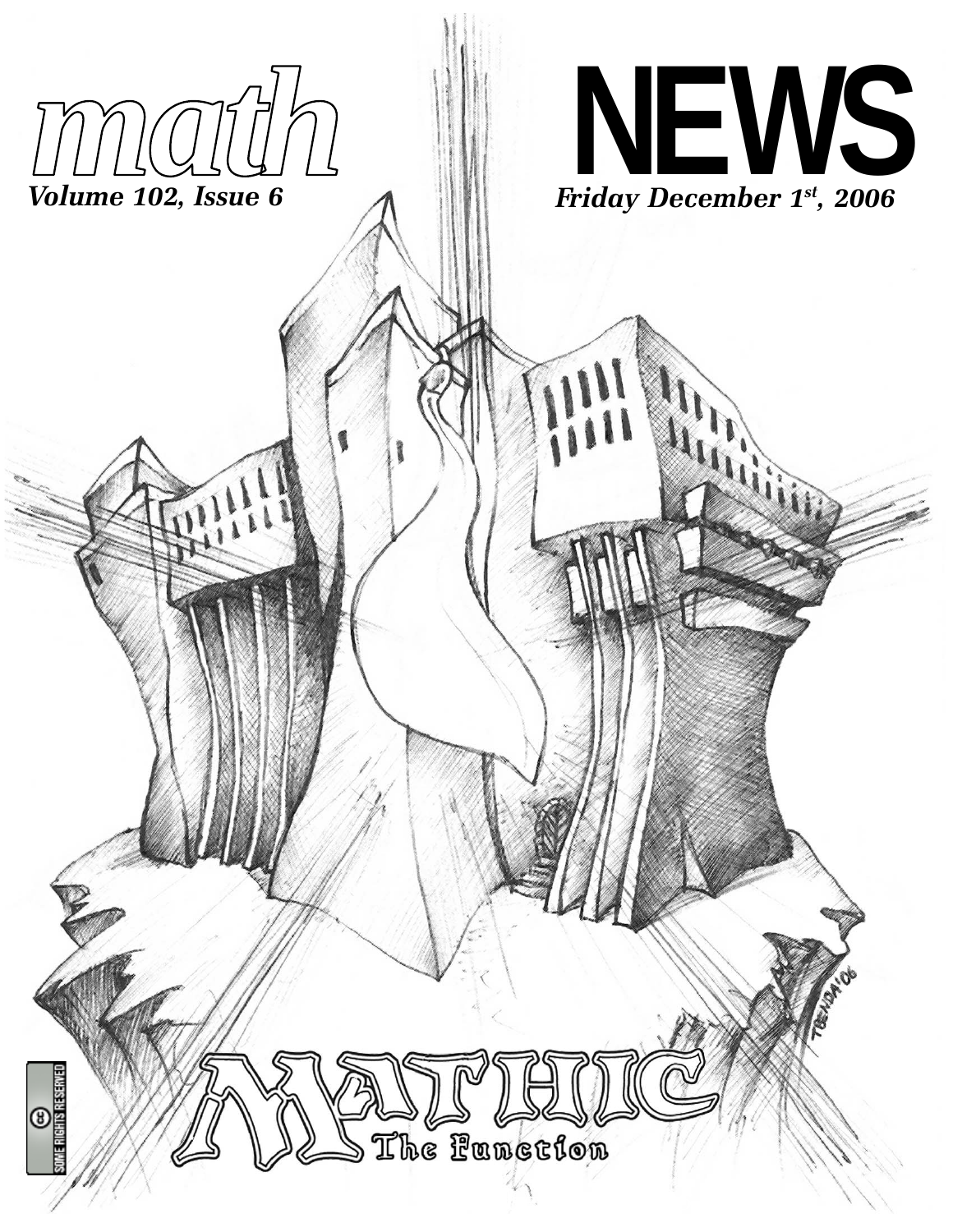## *look***AHEAD**

| mathNEWS                          |                                                          |  |  |
|-----------------------------------|----------------------------------------------------------|--|--|
| November 21                       | Issue $#6$ gets out of a fix                             |  |  |
| See you next term!                |                                                          |  |  |
| <b>MathSoc</b>                    |                                                          |  |  |
| Tuesdays                          | <b>Games Night</b>                                       |  |  |
| Check it out in the Comfy at 6:30 |                                                          |  |  |
| Wednesdays                        | Two movies, no dollars!                                  |  |  |
| <b>Math Grad Committee</b>        |                                                          |  |  |
| Wednesdays                        | Pizza day!                                               |  |  |
|                                   | Buy cheap pizza to support the graduating class of 2007  |  |  |
| <b>Math Faculty</b>               |                                                          |  |  |
|                                   | Questions about what some of these mean? See an academic |  |  |
| advisor!                          |                                                          |  |  |
| December 7                        | $2nd$ chance to write the ELPE                           |  |  |
| December 8                        | First day of exams                                       |  |  |
| <b>CECS</b>                       |                                                          |  |  |
| Continuous Phase Continues        |                                                          |  |  |
|                                   | Continuously Exterminating Confident Students            |  |  |
| <b>Miscellaneous</b>              |                                                          |  |  |
| December 1                        | <b>Restoration Day (Portugal)</b>                        |  |  |
| December 1                        | Provincial Anniversary - Chatam Islands                  |  |  |
| (New Zealand)                     |                                                          |  |  |
| December 8                        | Immaculate Conception (Nicaragua)                        |  |  |
| December 12                       | Constitution Day (Russia)                                |  |  |

### **Math Orientation 2007 wants YOU!**

#### *...NO, not like that!*

We want leaders, icebreakers, co-ordinators, teamsters and tie guard. So, if you think orientation week is lots of fun, or you are looking for an awesome way to brush up on your leadership, organization and people skills, fill out an application. Available outside the MathSoc Office (MC 3038) or online at: www.orientation.math.uwaterloo.ca. For more information email orientat@student.math.uwaterloo.ca.

> Sanka Jayasundera, Laura Bradbury, Dharshini Vigneshwaran and Steve Byrne 2007 Math Orientation Committee

> > a.k.a SaLaDS

#### **ISSN 0705—0410**

*math*NEWS is normally a fortnightly publication funded by and responsible to the undergraduate math students of the University of Waterloo, as represented by the Mathematics Society of the University of Waterloo, hereafter referred to as MathSoc. *math*NEWS is editorially independent of MathSoc. Content is the responsibility of the *math*NEWS editors; however, any opinions expressed herein are those of the authors and not necessarily those of MathSoc or *math*NEWS. Current and back issues of *math*NEWS are available electronically via the World Wide Web at http:// www.mathnews.uwaterloo.ca/. Send your correspondence to: *math*NEWS, MC3046, University of Waterloo, 200 University Ave. W., Waterloo, Ontario, Canada, N2L 3G1, or to userid mathnews@student.math.uwaterloo.ca on the Internet.

This work is licensed under the Creative Commons Attribution-NonCommercial-NoDerivs License. To view a copy of this license, visit http://creativecommons.org/licenses/by-nc-nd/2.0/ca/ or send a letter to Creative Commons, 559 Nathan Abbott Way, Stanford, California 94305, USA. Terms may be renegotiated by contacting the editor(s). The administers of pain: Eric Logan and Jenn Smith

And their recipients: Michaelangelo Finistauri and Michael Perkins

### *mast***HEAD**

Well, that's another term in the can. I was thinking about writing something about how I'm up and retiring from *math*NEWS again, but it's been a long day and I'm tired. Suffice to say, I think I really am quitting for real this time. The new guys, though, are good chaps and you'll be in good hands. If I ever remember to teach them everything.

Since we put the new guys in charge of production night, we had them come up with the *mast*HEAD question. They asked our staff "What's your least favourite part of the human body?", and our productionists answered, as well as telling you their terms and programs: Richard Mandelzys (3B CS, the smallest Anton Markov (2A CS, The mouth; some people abuse the privilege or having one), Matthew Woolman (2A CS, Ears, that's why I don't use them), Natalie Owen (3B CS, Boobs! I mean, ah, foiled again!), Andrew Fransen (4A CS, the appendix; useless organ that kills you if it starts working), Michaelangelo Finistauri (2A ActSci, Not the penis, that's for sure!), Nicole LeBlanc (3A Accounting, Knees...stupid patella femural syndrome), Michael Perkins (3B Undeclared, elbows; always getting hit by walls, doorframes, etc.), Robert Burke (2A CS, the wenis…what? Look it up!), Peter Simonyi (1A SE, blood; pesky stuff stains, too), James Simpson (1A CS, appendix and tonsils; removable parts that are often bastardised in print)*[I don't apologize for changing people's nicknames. So there! — inkEd]*, Joe Collins (1A SE, whatever part it is that forces me to get up in the morning).

Thanks always to Graphics Services for being fairly forgiving, to *you* the people reading this for giving us a reason to keep doing it, and to me, for coming out of my retirement and being awesome. Yeah, that's right.

Jenn Smith (4A PM/C&O, Love handles–they aren't so loveable!)

Eric Logan (4A.5 C&O, The third head)

## **Prez Says**

#### *For the last time…*

Well, for my last installment of *Prez Says*, there are only a few things to report. We'll have had MathSoc's Annual General Meeting this past Tuesday. We discussed the state of Society and its finances, and discussed proposed changes to the Bylaws that govern the Society. Hopefully you attended!

It's also worth noting that the MathSoc Office will be closing during exams this term. As a result, several MathSoc services will not be available during the examination period. If there are any exams you wish to photocopy from the physical ExamBank in the MathSoc office, you should do it before the last day of classes. Of course, our Online Exambank will still be available for your use.

Your Orientation 2007 Directors were selected at a meeting recently. They are Steven Byrne, Dharshini Vigneshwaran, Sanka Jayasundera, and Laura Bradbury. I'm sure they have an article in this very issue imploring you to volunteer for Orientation 2007. It's a good time and an opportunity to gain leadership and organizational experience. And what's more, they have an online application form. Check out their article for more information!

I just want to thank everyone who helped make these past few terms a success. Without your help and support, MathSoc wouldn't be able to provide the great services it does to students.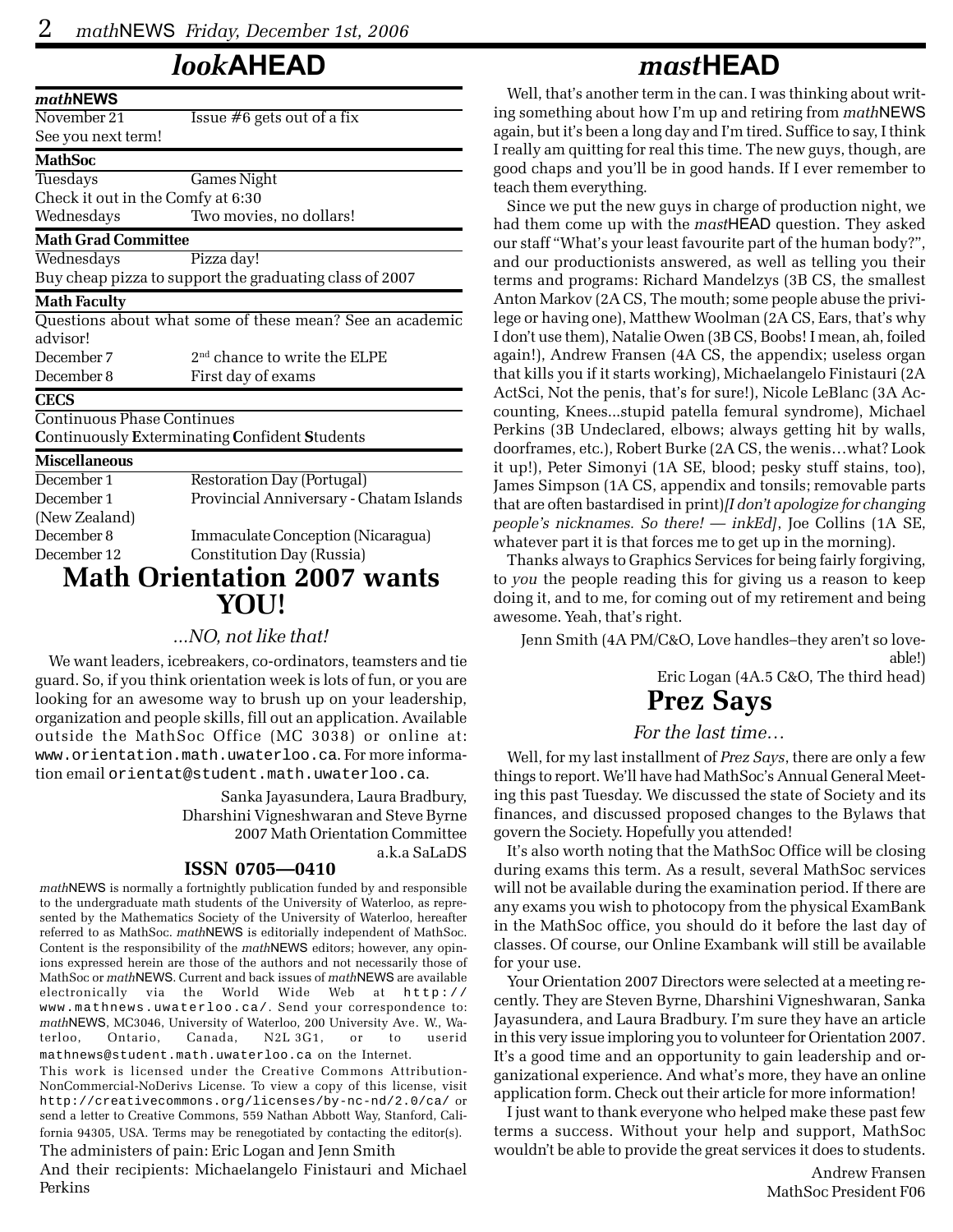### **VPAS Says!**

Hello math students!

This is your friendly neighbourhood VPAS coming to you for one last report. Things are going well for a VPAS. If you're interested in an after party for one of your finals, you should tell me about it and I'll see about making it happen. In the mean time, if you have any opinions about social events that have or haven't happened as the case may be, drop by my office any time.

So comes the end of my two term commitment and as I sit in the middle of the office marathon (which will be just about wrapping up by the time you read this) at roughly 6:10am. I think of everything I have accomplished, and everything I haven't. I come to the conclusion that being VPAS is a worthwhile investment of my spare time. On that note, nominations are open for VPAS in the Fall and Spring. You should drop by the MathSoc office and fill out a nomination form, it should still be open :).

Final farewell to all my wonderful directors and volunteers. It wouldn't have been nearly as fun without you all. Thanks,

> Alex McCausland MathSoc VPAS F06

## **VPF Sez!**

The term is winding down, and I must say that I am excited to go back to work next term. I am so excited to work on many assurance engagements and tax returns. Well, less excited about the tax returns, but excited for work in general. I will be glad when exams are over (I'm finished on the 18th this term…MUAHAHAHAHAHAHAHAHAHA)

Also, I would like to kindly ask anyone who is planning to submit a reimbursement form for this term (especially clubs, well especially the clubs I haven't seen any reimbursement forms for yet…) to do so as quickly as possible. Please remember that I also have exams. If the forms are submitted too late, the cheque may not be prepared until next term. If this is the case, please be kind to the TBD Winter 2007 VPF and submit as soon as possible with all the needed information for the term.

> Nicole LeBlanc MathSoc VPF F06

I write this after walking across the hall from MC2066, where Gordon Cormack had just given the fourth and last talk in the CS Exposed lecture series. The first 3 were set much earlier in the term (before the first years had begun their midterms), and this was to round out the series by answering the big important questions, like is Computer Science Science? Or is Software Engineering Engineering? Gord is a lucid and highly effective speaker and used his slides and metaphors with great efficacy. It's really a shame it's already happened; otherwise, I would recommend going to have a listen.

I missed the bulk of the first two lectures in the series for a variety of reasons but as they were given by Craig Kaplan, and Phabhakar Ragde, I'll take a risk and assume they were infomative and interesting. The third lecture, was done by a set of student panelists (who helped organise the whole series), and talked about the various trials and tribulations that a CS student may face. As a second year I could understand exactly where they were coming from and felt they represented the majority of CS students,

# **VPA Says**

*The calm before the storm...*

Another academic term is coming to an end. By the time you read this article, there will be less than a week of classes left. As you hand in those last couple of assignments, and you find yourself with a few minutes of free time, the world looks all bright. But remember, this is just the calm before the storm. Exams are on the horizon. Much hard work is yet ahead to reach safe harbour.

The course instructors are important aspects of our education, which is why the Instructor of the Year committee works diligently every term to recommend instructors for the Mathsoc Instructor of the Year award. This term Ian Vanderburgh and Serge D'Alessio were chosen as potential candidates from amongst eight nominations. The actual winners will be chosen in the winter term. Thank you to Alex McCausland and Rain Lei for your help as members of the IOY committee.

MEF will make the final decision on funding for updating the textbook library some time this week. Something tells me I will be taking a trip to the bookstore before the end of the term.

There will be a meeting of the Co-op Students Council on Monday, December 4th, at 5:30 - 7:00pm in a room TBA. Check the Mathsoc website or the VPA board outside of Mathsoc for details. We will be discussing possible solutions to the mandatory marks dilemma, and welcome all student input. There will be food; show up!

Finally, we are working to organize, inventory, update, and digitize the exam bank tonight (Friday, December 1st) in the Mathsoc office. There will be plenty of food, so come out and help make the exam bank better.

Remember to come by the Mathsoc office before the end of classes to get copies of past exams for your courses. Go to your review sessions, get sleep (or drink coffee), study hard, and if all else fails, wear your lucky hat! As Larry Smith would say, "I wish you success."

> Anton Markov MathSoc VPA F06

# **CS Exposed Reviewed**

and they answered the questions they recieved from worried first years and concerned upper years with wisdom and tact.

The fourth and last lecture in the series was great as I said and it helped explain why the esteemed Mr. Cormack had embarked onto a life of CS rather than Physics and explained the software experimentation cycle using the unusually effective metaphor of burnt out christmas tree lightbulbs.

All in all I rather enjoyed this overview of my chosen discipline and felt that it explained what CS really is about. I hope they run it again next year. CS is not about programming (although it does have a chunk devoted to it), it's about solving problems and thinking about ways of solving problems and why we solve problems the way we do.

42

## **Pay attention to me!**

*Look to the wonderful covers by Tomas Benda from this term! They make a cool poster.*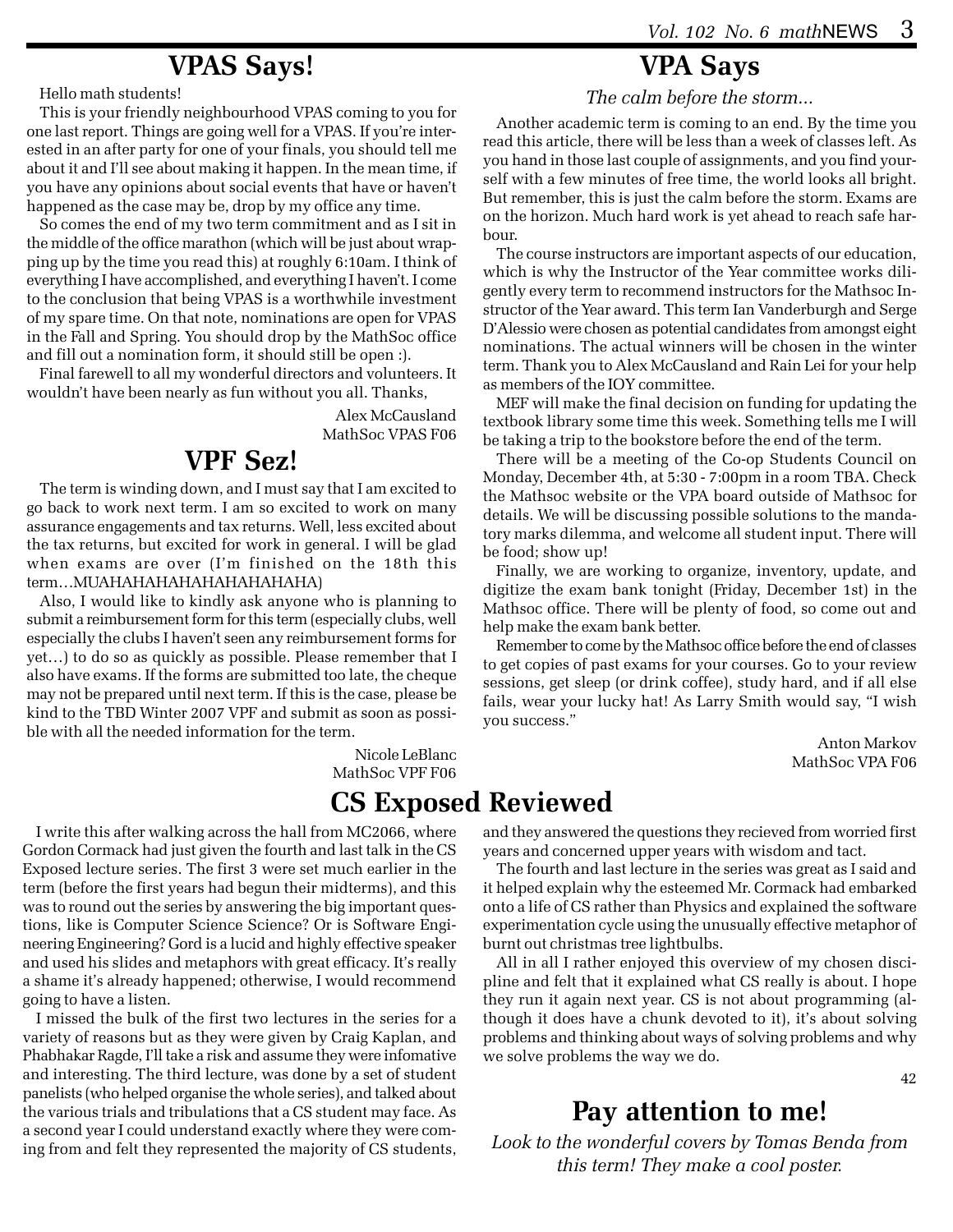# **Subscriptions!**

#### *It's* math*NEWS, the home game*

Yes, really, we have subscriptions. If you aren't going to be around campus to get issues of *math*NEWS, then why not have them delivered to you? You can take them to work and read them during meetings. Or you can read them during those long commutes. Or during meetings!

Of course there is the webpage, but there's a lot less glare off bond paper, and you get to see our wacky filler! And *math*NEWS can travel almost everywhere, unlike those clunky computers with their cables and such. Unless you have a laptop, but what are the odds of that? One in fifteen?

And, let's not forget, they're pretty cheap too! In Canada, it's \$7.50 a term, twenty bucks for three terms. For the States, it's \$10 a term, and twenty-five for three. The rest of the world pays \$15 a term or \$35 for three.

A term's subscription gets you all six exciting issues, plus any bonus issues that happen to come out. But what are the odds of that? Two out of three?

The three-term option means you can get *math*NEWS every summer you're away, or, for those co-ops out there, you can have your subscriptions every time you go off to a faraway job. Any three terms are do-able.

To subscribe, just drop by the *math*NEWS Office (MC 3041) with your requested term(s) and some cash, or drop it in our mail slot in the MathSoc Office (MC 3038), or put it in the BLACK BOX, or email mathnews@student.math.uwaterloo.ca, or give your money to a mathie in the hopes he or she is an editor. But what are the odds of that? Two in one thousand five hundred?

Here's a handy-dandy form to make your requesting process even easier:

 $\mathcal{L}_\text{max}$  and  $\mathcal{L}_\text{max}$  and  $\mathcal{L}_\text{max}$  and  $\mathcal{L}_\text{max}$  and  $\mathcal{L}_\text{max}$  and  $\mathcal{L}_\text{max}$  $\mathcal{L}_\text{max}$  and  $\mathcal{L}_\text{max}$  and  $\mathcal{L}_\text{max}$  and  $\mathcal{L}_\text{max}$  and  $\mathcal{L}_\text{max}$  and  $\mathcal{L}_\text{max}$  $\mathcal{L}_\text{max}$  and  $\mathcal{L}_\text{max}$  and  $\mathcal{L}_\text{max}$  and  $\mathcal{L}_\text{max}$  and  $\mathcal{L}_\text{max}$  and  $\mathcal{L}_\text{max}$ 

#### *math***NEWS Subscription Form**

Name: \_\_\_\_\_\_\_\_\_\_\_\_\_\_\_\_\_\_\_\_\_\_\_\_\_\_\_\_\_\_\_\_\_\_\_\_\_\_\_\_\_\_\_\_\_\_\_\_

Mailing Address:

Terms Requested:

 1. F W S 20\_\_ 2. F W S 20\_\_ 3. F W S 20\_\_ Canada: \$7.50/term, \$20/year USA: \$10/term, \$25/year Overseas: \$15/term, \$35/year

# **Canadian Undergraduate Technology Conference 2007 is Coming**

#### *UW Math students get 75% off the registration fee*

Visit www.cutc.ca for details.

The Canadian Undergraduate Technology Conference is a unique 3-day technology conference for students by students. These three days consist of informative keynotes and seminars on various topics, as well as workshops and interactive events that serve to create a direct link between students and company leaders.

The conference will be held from Jan 11-13, 2007 at the Hilton Toronto Hotel. Visit http://www.cutc.ca/2007/ CUTC2007.html for more information. See you there!

# **Perhaps the only advice in this issue worth reading**

All right frosh mathies, remember that utterly terrifying ELPE you wrote in the beginning of the term? IT'S BACK! (This is the part where you groan, hold your stomach, slowly lie down, and puke all over your artsie room mate's painting (which will remarkably earn him an  $A+$  for unique usage of alternative texture gradients)).

Now, take a deep breath, and as Douglas Adams put it, DON'T PANIC!! I've compiled a list of tips for passing the ELPE (in a unique, practically useless language known as English):

- 1. Write coherent sentences that have logical connections.
- 2. Use big words (Excluding: prime factorization, differentiation, linear approximation, inflection, etc=85). Chances are, the markers won't understand these terms, and reading them would then be like reading Da Vinci's notes from left to right while standing on one hand, juggling a scimitar with the other, and doing modulus mathematics.
- 3. Don't get off topic! Your opinions on the logarithm of zero base infinity is most likely (99.9999999999999999%) uninteresting to anyone not in PMath. Neither does the argument of "Which is better? Zerg or Protoss?".
- 4. From personal experience now, those markers don't appreciate algebraic equations. As effective it may be to prove your point by mathematical induction, remember your readers woke up only 30 minutes ago and is currently running on a bizarre blend of Nyquil, acetylsalicylic acid, and caffeine.
- 5. If you're seriously stuck on the topic, and don't give a damn about violence in media (after all, you know you can't beat up anyone even if you wanted to), you can always try complimenting the reader, and point out that his / her life is much better than reading illegible letters, getting paid minimum wage, and randomly assigning quality values to essays. You may earn enough flattery and sympathy points to pass the ELPE, of course the main goal of this is to get enough readers to quit their job so ELPE will be discontinued for the good of the future.

So, what are you waiting for? Unless you're going to help get rid of ELPE for good, get off of Starcraft and go read The Globe and Mail.

Orthenix

# **Mathematical Viewpoint**

What makes 100%? What does it mean to give more than 100%? Ever wonder about those people who say they are giving more than 100%. How about achieving 103%? What makes up 100% in life? Here's a little mathematical formula that might help you answer these questions. Let each letter of the alphabit be represented by its numerical equivalent (i.e.  $a = 1$ ,  $b = 2$ , etc.,) Then:

 $HARDWORK = 8+1+18+4+23+15+18+11 = 98\%$  and KNOWLEDGE =  $11+14+15+23+12+5+4+7+5 = 96\%$ , but  $ATTITUDE = 1 + 20 + 20 + 9 + 20 + 21 + 4 + 5 = 100\%.$ Furthermore:

BULLSHIT =  $2+21+21+12+19+8+9+20 = 103\%$ , and lastly ASSKISSING =  $1+19+19+11+9+19+19+9+14+7 = 118\%$ 

So, one can conclude with mathematical certainty that while hard work and knowledge will get you close, and attitude will get you there, it's the bullshit and asskissing that will put you on top.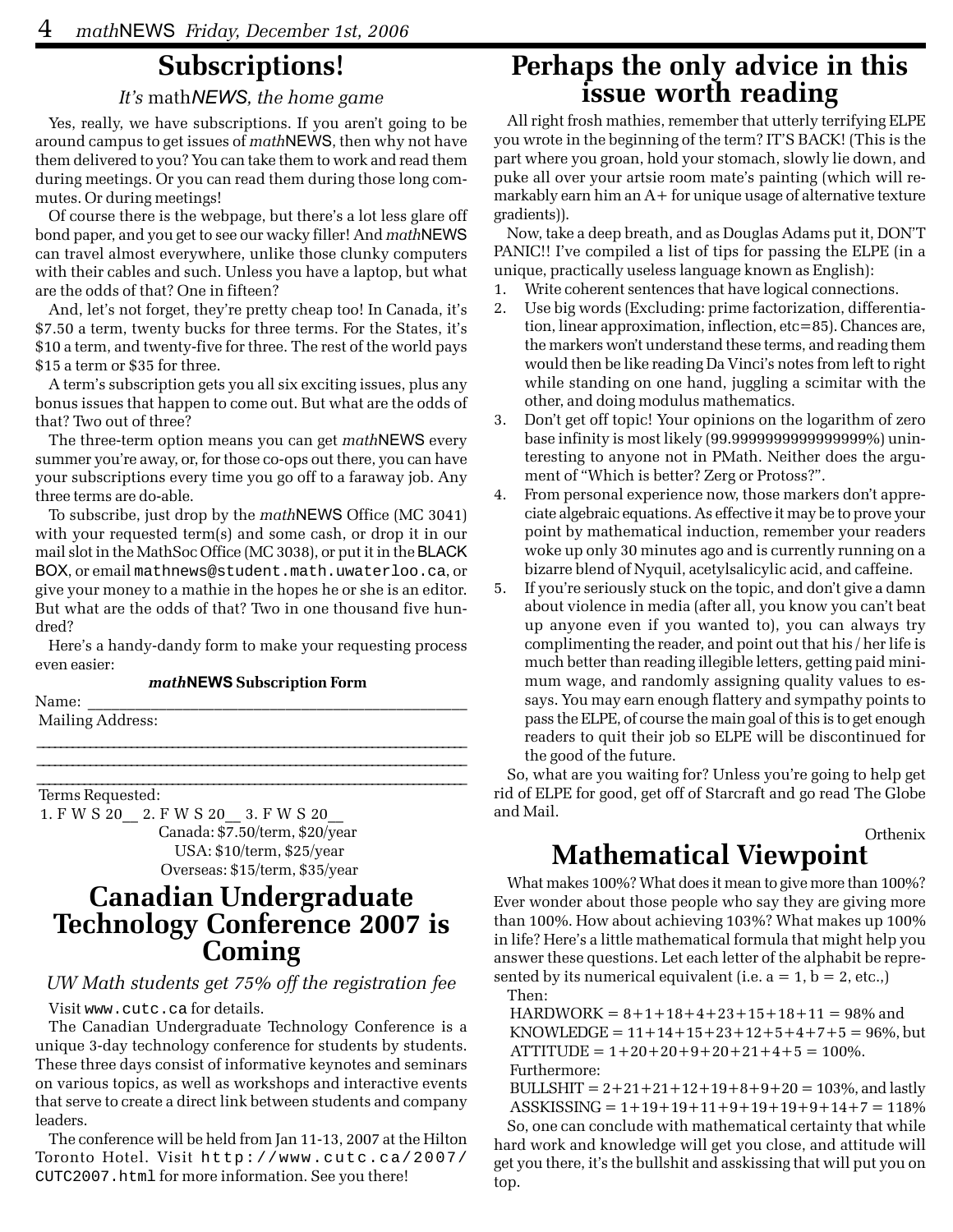# **The** *math***NEWS Awards**

#### *Volume 102*

While being unable to comment much on Issue 6 (as I have yet to read it as of Production Night), I can still comment on my favourite pieces from Issues 1 through 5.

#### **Most Controversial Article: Dating Advice From the Single Guy (Issue 5)**

I was able to predict in the prior edition of *math*NEWS that this article would be controversial (alright, I was tipped off by *math*EYE), although The Single Guys (note the s) had yet to write it. The article was talking about how to cheat on your significant other. Let's just say, no wonder the authors are single. **Biggest Oopsie: Microsoft is Coming! (Issue 1)**

The issue was released on September  $22<sup>nd</sup>$ , but the article quotes: "There will be a Microsoft Co-op Information Session on Thursday, September 14<sup>th</sup>." I'm honestly curious how the editors missed that.

#### **Best** *mast***HEAD: On a scale from pwned to absolute hell, how were your midterms? (Issue 4)**

Although inkEd "forgot" to put this one in, some of the answers I remember are: myself  $(1 + 1 = \pi)$ , mozWatch (Internet Explorer), Math.random() (Boobs!), *math*EYE (I see dead mathies). **Best** *mast***HEAD Answer: Angelo (Issue 5)**

#### What happened to last issue's *mast*HEAD? "It will disappear for a year and then video footage of its disappearance will be found in the woods. Naked." Naked video footage? Interesting.

**Most Consistent** *mast***HEAD Answer: Math.random() (Issues 1, 2, [4], 5)**

Apparently, "Boobs!" can answer "How's the weather" (I guess it's raining them), "What are you doing this Thanksgiving" (I don't wanna know), "How were your midterms" (I'd make a comment, but then we would have another Boobs controversy), and "Where did the last *mast*HEAD go" (again, don't wanna know).

#### **Best Filler:** *math***NEWS: It's Canada's Bastion of Erudite Thought (Issue 4)**

"Don't forget to submit your articles! But, please, in Plain Text Format! (I'm looking at you, GMail users.)" As well, tagging articles will make proofreaders like me happy.

#### **Most Appropriate Filler: Frightening Filler (Issue 5)**

This was put in Goosebumps-style text (if anyone remembers those books), and conveniently placed right below the Horrorscopes.

#### **Closest to Infinity: Issue 2**

I say this on the basis that I can relate to the one labelled "doormat," except for the fact that I don't actually do his assignments for him (see last issue's Ode to my Next-Door Neighbour).

#### **Best** *grid***ANSWER: Looked in menu, llama missing? (0) (Issue 5)**

The *grid*QUESTION (which appeared in Issue 4) was "What word would you never expect to see in a *grid*WORD? Thanks, Nick, for that humourous cryptic-clue answer.

#### **Funniest Article:** *math***NEWS***mail***BAG (Issue 3)**

I was laughing at that one for a week. I have to add that I enjoy being part of the *math*NEWS cult, as it results in humour and pizza.

#### **Trickiest Math: A Nice Little Game From St. Petersburg (Issue 2)**

The article seems to convince people that they should consider playing this game as they will apparently profit very much.

But to break even, you will need to get at least 5 tails in a row before getting heads, which as we all know is very unlikely. **Best ISSN Filler: Issue 4**

"...and while we're reminding people of things, we remind you, the reader, that you are attractive and good-looking, not least of all because you're taking the time to read this puny text that is ordinarily quite ignorable." Need I say more?

#### **Best Editor Comment: A Guide to Some Math Courses' Assignments (Issue 4)**

"Combinatorics — It doesn't help you solve problems; it just tells you how screwed you are. *[I can advise from experience that this course teaches you how to beat your head against the wall — DirtyEd]*" Just out of curiosity, does Combinatorics 2 teach you how to shoot yourself?

#### **Best** *prof***QUOTES: Hoffman, PMATH 334 (Issue 3)**

1. If something twiddles itself it doesn't mean it will grow hair on the palms of its hands.

2. Therefore  $p_1$  twiddles  $q_1$ .  $p_1$  enjoys it.

#### **Best Imprint Bashing: Storybusters? (Issue 4)**

"The Storybuster would take all stories and lock them up into a container, isolating them from society. What's left? Ectoplasmic ooze." He has a very good point.

#### **Biggest Tongue-Twister: Stop me if you've heard this one before (Issue 4)**

It's definitely hard to read with every other word starting with " $\rm vi.$ "

#### **Best List: Rejected Feds Clubs (Issue 1)**

My personal favourite: "The Club that Really Likes the Club that Really Likes Anime — Feds couldn't justify funding another club full of people with no lives." So true.

Well, thanks for enjoying this season of *math*NEWS. Thanks as well for putting up with me this term (especially The Single Guy). We will return in January with brand new episodes, and more of me.

The Insider

# **What friends are for**

We are all sick of the stupid chain e-mails that we get from the people that couldn't be bothered to write their feelings in their own words, so they forward vapid friendship e-mails to all of their contacts. That's sincerity for you. So I've written my own in hopes that you will read it and stop sending them to me. I don't care about you or your worthless feelings.

A good friend will always be there when you have answers to the assignment due tomorrow.

 A good friend will stand up for you when people laugh at you regardless of how much they trash talk you behind your back.

 A good friend isn't afraid to ask for money, and knows that they can make you feel like a jerk when you ask to be paid back.

 A good friend will share all of your property, and even significant others.

 A good friend will read this and immediately think that it isn't them despite evidence to the contrary.

 A good friend knows how to make you feel better, but usually won't be bothered to do so.

 A good friend sends you an endless torrent of mind-numbingly stupid e-mail jokes and takes offence if you don't like them.

 A good friend remembers trite details about you like your birthday after reminding them several hundred times.

A good friend never brags until they open their mouth.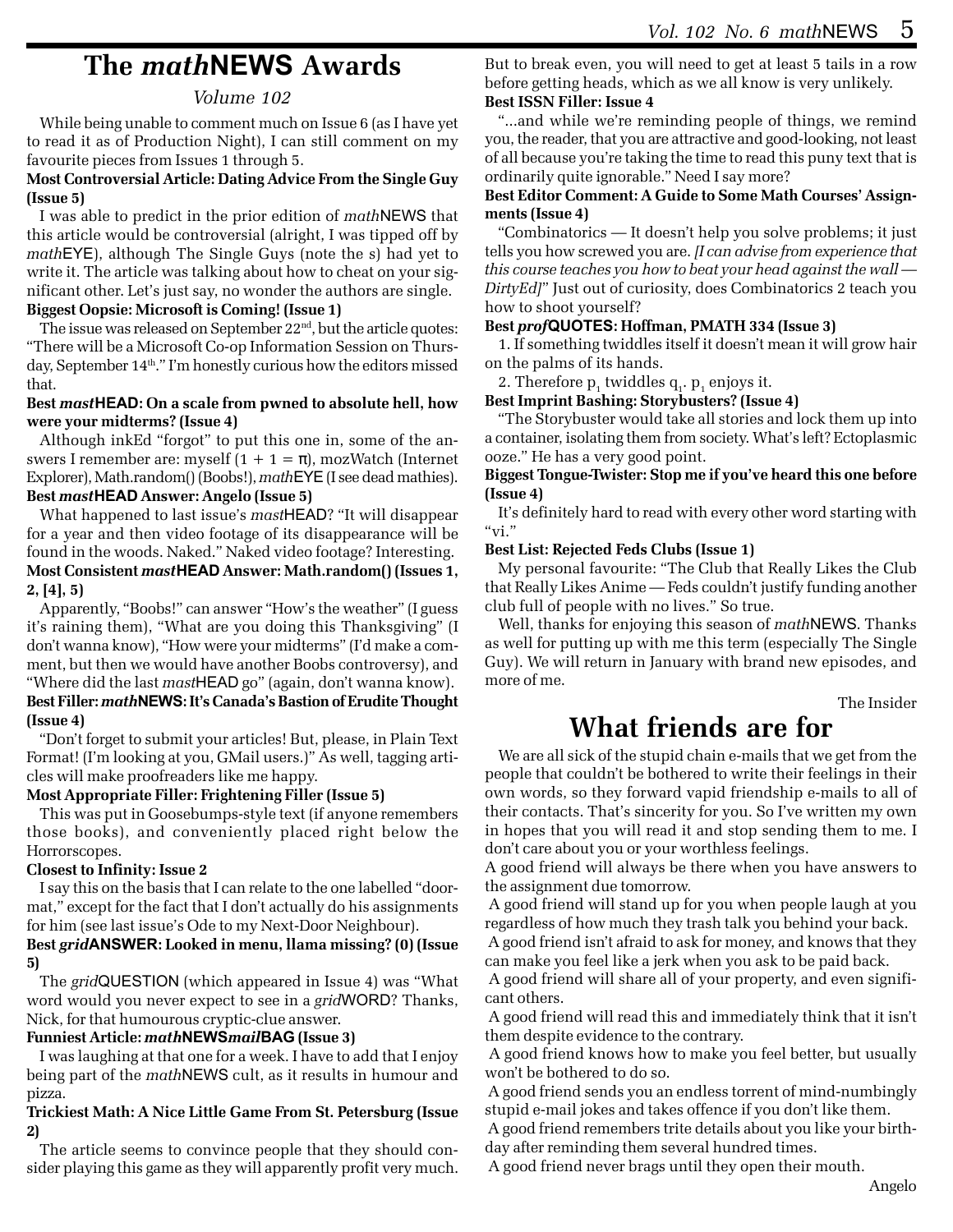# **Squeeze**

#### *Merry Mathmas*

Once upon a time there was a theorem known as Squeeze's Theorem. This theorem wasn't particularly nice at all. In fact, he would pinch functions and force them to converge. He never celebrated Mathmas. However, all of that was going to change on this: Mathmas Eve.

In the early morning, Squeeze awoke and went on his disgruntled way to work. Outside he was stopped by two professors. "Good morrow, Mr. Squeeze, could you spare us some calculating power?" said one professor. "There are functions out there that do not factor easily."

Squeeze grimmaced. "Are there no calculators? Are there no computers with Maple?" He stormed off. Getting to work he stormed in and yelled at Fermat.

"Fermat!" He bellowed, "why is there a lambda greater than zero in the function? That costs us money, jackass."

"Right, Mr. Squeeze. Do you think I could get tomorrow off to spend time with my Little Theorem?"

Mr. Squeeze glowered at Fermat.

 "But it's Mathmas, sir!" Mr. Squeeze humbugged and continued being a jerk for the rest of the day.

At night, Squeeze was stuck between his bedsheets and his mattress, when the ghost of Heine-Borel came to him.

"Squeeze! Squeeze! You will be visited by three Theorems because you are a bastard. They will teach you the true meaning of Mathmas. Or something else lame. I forget."

Squeeze threw his pillow at the ghost of Heine-Borel and pinched him against the wall.

Later that night, Squeeze's restful sleep was disturbed by the sounds of partying. He arose from his bed and before him was a stranger.

"I am the Fundamental Theorem of Differential Calculus", bellowed the spectre. "Let me show you the error approximation of your ways!"

"There is no error approximation for me."

"Shut up, it's a turn of phrase."

The Theorem showed Squeeze a vision of a bar where everyone was drinking and being jovial in several distinct ways.

"Look at this, Squeeze! Remember this time, a time when calculus was simple? When all functions had a simple derivative, and graphing calculators did the work for you?"

"Why are you showing me this?", Squeeze questioned the mighty theorem.

"I'm a jerk. That and I want you to wallow in the past. Makes you more miserable."

With that, the vision disappeared and then Squeeze woke up in cold sweat.

"It was just a dream," he assured himself. "Or quite possibly an alcohol-induced hallucination. Not too sure yet."

At that, Squeeze fell asleep. This time he awoke to the sound of someone rummaging through his liquor cabinet. "Who the hell are you now?"

"Rolle's Theorem." He burst into tears. The theorem downed some liquor and beckoned Squeeze to follow him. He lead him to two functions, neither of which had explicit derivatives.

"Look at these two, but be careful. Neither of them have explicit derivatives."

"What exactly does this have to do with Rolle's Theorem?"

"Are there no calculators? Are there no computers with Maple?"

"You aren't listening to me, are you?"

"NO!" Rolle's theorem spontaneously disappeared. Squeeze awoke again. Irritated.

Then the sound of people crying was heard. Squeeze got out of bed and approached the stranger in his room.

"I am the Fundamental Theorem of Integral Calculus!" Squeeze punched the theorem out, and went back to sleep.

The next morning came and Squeeze awoke excited. He threw open his shutter and asked a stray orphan what day it was.

"Why, it's Mathmas Day, sir!"

"Here!"

"What is it?"

"It's an upperbound."

"What for?"

"I'm crushing you into the pavement by making it approach zero."

And with that Squeeze continued to be a jerk to everyone for many years to come. And that is the true meaning of Mathmas. Probably.

Angelo

# **Ten Things To Do With A Crashed Server**

It appears that an anonymous club in the Faculty of Math that starts with a "C" and ends with a "C" and happens to also have an "S" between the beginning and end, had their server h4xx0r3d. In light of this recent event, the following is a list of things that such a club could do to their server while it is down:

- 1. Install Windows Server 2003 Enterprise (via a license agreement with IST or CSCF).
- 2. Install an old version of Linux (say Redhat 3), run it unprotected, and figure out how long it actually takes to get h4xx0r3d.
- 3. Install and play Doom 3, Half-Life 2 and Prey all at the same time.
- 4. Generate millions of fractals and run an smtp server, sending said fractals to all arts accounts.
- 5. Use it as a coaster for many beverages.
- 6. Fill the server with water, and add fish you got an aquarium!
- 7. Host Quest and JobMine off of the server.
- 8. Remove the heatsink from said server and insert a smoke machine inside — this way the server will really be smoking!
- 9. Install a virtualization frontend, and run 32 operating systems at once. (Geeks may laugh here!)
- 10. Solve a linear diophantine equation with 38 unknowns.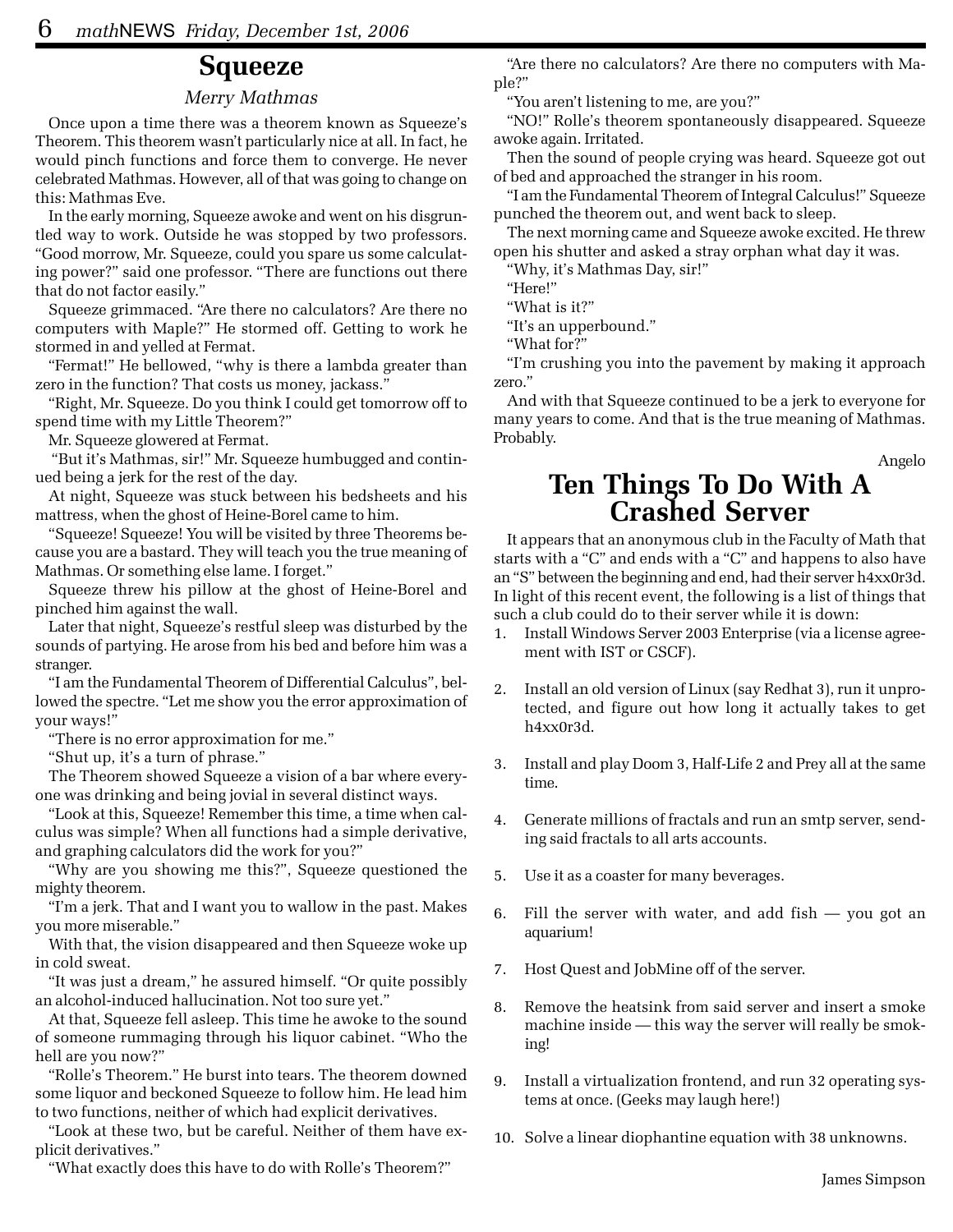### **Tony Lee Amazes**

#### *A Hypnotist's Review — I swear I was not hypnotised while writing this.*

So I decided to attend Monday night's performance of Tony Lee (instead of attending Production Night — sorry, Eric and Jenn). When I get in, there are still a couple of seats in the front row, and being a good reporter and promising a good review, I sit there. If you've ever gone to a Tony Lee show, you will know that sitting in the front row is a big mistake. More later.

He starts off the show by explaining that he never believed in hypnotism. So how did he start? Apparently, he "accidentally" got his girlfriend under, and to see if it worked, he told her to do something he thought she would never do: make the bed (after they were done in it, of course). She did it. Twenty-one years later, here we are.

So obviously, the first thing that a hypnotist must do is get his "volunteers". For this, he uses the classic "your hands are stuck together, let me unstick them for you" technique. But as well, he attempts to hypnotise the entire audience (someone 3 rows behind me was convinced she was being floated away on a helium baloon), and those who are successfully hypnotised are convinced (not by choice, of course) to go up and participate.

Now, the fun begins. First, we do something relatively simple: you have won a trip to Panama and you are there now. As the temperature rises into triple-digits, clothes start coming off. Add a cold snap, and people start hugging each other like crazy.

Change of scenery: the victims have been given a bag of magic mushrooms, which they happily consume. Now throw in a trip to Jurassic Park, with a random raptor approaching them, while still high off of the mushrooms. That is entertainment right there.

It must be fun to go to such an event on your birthday. One girl found out the hard way, as she goes up on stage for what was supposed to be a birthday song. This birthday song turned into about a dozen guys dancing for her in their boxers.

First reason that sitting in the front row is a mistake. The guys are then instructed to go off stage and give the nearest guy a lap dance, while still in their boxers. Next thing I know, I'm getting a lap dance from some guy I don't even know. Weird.

So, who wants to be a hypnotist? Four people got that chance, and they got the victims to do some pretty messed-up stuff, from making love to their chairs to a double date gone homo. Not that there's anything wrong with that, but it was just fun to watch.

Second reason not to sit in the front row. One of the suggestions brought forth by these four was to find the nerdiest guy that you know, hug/kiss them, and hump their leg. This guy, that I only know from reffing a couple of his dodgeball games, comes up to me and, well, you know where I'm going from here.

One person is told whenever someone yells "Breakaway Tours" (one of the sponsors of the event), he will moon the crowd. At one point late in the show, he sets him up to moon us, and another make victim is convinced that this is the face of the most beautiful girl in the world. One long kiss later, hie's still convinced that it's true.

At the end of the show, the victims were given some instructions. To this day, some of the volunteers think that their boxers are the best baseball caps on the planet, some of them are looking for their dog named "Butt Fuck Me", and my friend (not the same one that humped my leg) is apparently going to yell "Tony Lee" three times next time he gets it on.

Other highlights of the show include a ladies' defence class, where they are taught how to correctly kick a guy in the nuts (he won a trip to Panama for it), a bad trip to McDonald's at 3 in the morning, witnessing (and participating in) the filming of a Hollywood porn video, falling in love with your grade 9 teacher, and having the best oral sex in your life in your dorm room (orgasms included).

My rating: 5 hypnotised idiots out of 5.

*math*EYE

# **Another term bites the dust**

Another term and another year are coming to a close for *math*NEWS, and with it comes the end of two editors. Eric and I are both stepping down this term, although we will both be around this Winter to help out. We hope you have enjoyed *math*NEWS this term, and if you haven't, don't blame us.

I have loved my time as editor here, especially the leadership skills I have learned. Like diplomatically telling writers that their articles suck. And yelling at a large group of people to make them listen to me. And of course Eric has taught me a lot about how to make people do what you want them to. Honey? Vinegar? What?

I have also had the privilege of meeting many great people at and through *math*NEWS, as people tend to recognize the media more than some random PMath girl (despite the fact that I may be the only girl graduating from PMath this year). And although MathSoc politics can be annoying, as a member of the media I can ignore them, or make fun of them, as I see fit.

The past couple of years have seen some events, some changes, and some triumphs for myself. The events don't need to be listed, but they were all lots of fun. Ian MacKinnon and I interviewed both the old dean of math, J. Alan George, and the new dean of math, Tom Coleman. This hasn't brought any visible changes to undergrad students yet, but it was still cool to meet them both. And of course MathLean's was my own contribution to the long and august history of *math*NEWS. Ian and I celebrated the 100<sup>th</sup> volume of *math*NEWS with this parody of Maclean's, which I think was a smashing success (modest, aren't I?).

Anyway, goodbye all, I hope you appreciated the proofreading of an English minor (me) and the skills of a CS geek (Eric) in making *math*NEWS this term. Thank you for your feedback and your articles, even if we ignored or cut them.

> Jenn the Dirty Mathie That is not my name because I don't shower

# **Other things friends are good for!**

 A good friend would take a bullet for you. They would take the bullet and shoot it at you.

 A good friend can easily be identified through a series of skilltesting criteria.

 A good friend will be dearly missed when they find someone else more interesting.

 A good friend knows who you are, and where you live. You will regret this.

A good friend is always your arch nemesis in comic books.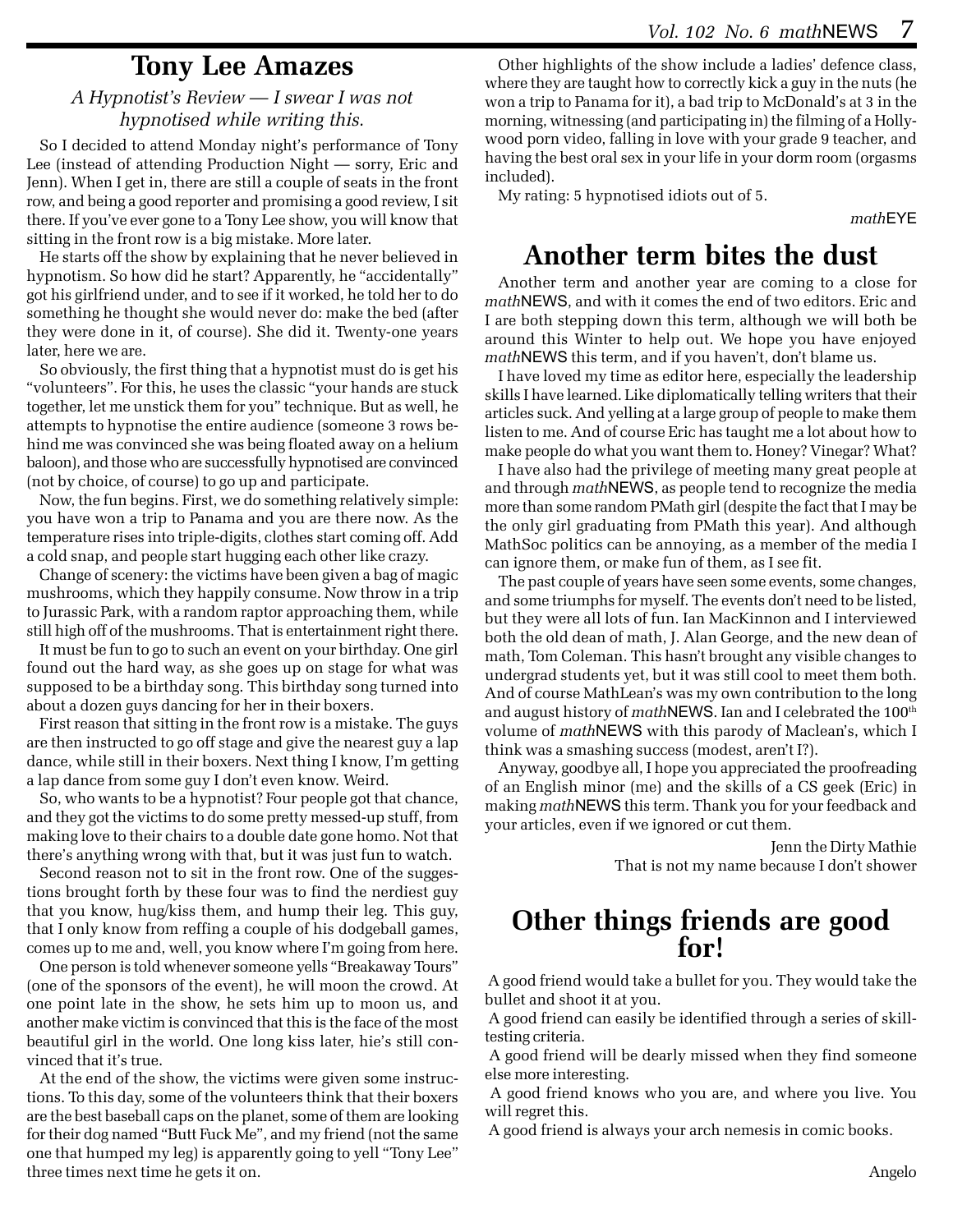### **Horrorscopes**

#### *Something's messed up here.*

OK, either the stars are really messed up this week, or I have consumed way too much alcohol tonight (i.e. Monday night). According to DirtyEd, since I am apparently a Softie, it is probably the latter of the two (trust me, it's not). But either way, as a reporter, it is my job to report to you what I have seen.

#### **Ron Eydt Village**

How do you seriously expect to party in your rooms? Like, they are so small that you can hardly fit yourself in there, let alone many others. Maybe you need to consider partying elsewhere for a change.

Your lucky number: 28 people leaving for V1.

#### **Village 1**

Your room is so ideal for partying that many REVers will attempt to join you. Be advised, however, that they will be unable to smuggle their drinks all the way over there, and will attempt to take yours. Keep your eye open.

Your lucky number: \$100 in vodka mysteriously disappearing.

#### **MacKenzie King Village**

You are going to burn your dinner. Honestly, how do you expect to be able to watch a chicken in the oven while doing your CS assignment? Unless you throw a webcam in with the chicken, which is not a good idea.

Your lucky number: 1 trip to the caf of your choice.

#### **UW Place**

Having to climb all of those stairs must be gruelling for you. However, you will find this useful in avoiding the fabled "Frosh 15" which is rumoured to be occurring at this place. Use it to your advantage.

Your lucky number:  $p\%$  of people who actually use the stairs (where  $p < 10$ ).

#### **Conrad Grebel**

Horrorscopes normally comment on how the Double Degrees get both the prestige of a UW degree and access to the female population of Laurier. Little do they know that you actually have Laurier girls sleeping in the room next to you.

Your lucky number: 15 girls minus one 20 minute walk.

#### **Renison**

With Japanese courses offered at Renison, watch out for anime freaks who wish they were born Asian. Whatever you do, don't let them into the residence portion of the college.

Your lucky number: 1 less *select all* club on campus.

#### **St. Jeromes**

You have your own math program, but you don't seem to have many *math*NEWS writers. Your horrorscope might suck less if you did.

Your lucky number: O(1) new *math*NEWS writers.

# **The Valeriote**

Starting one less from the desired point, we go down.

Logic notwithstanding, up 10.

Should we go down?

The factors. The factors. We have no factors.

Your presence is a negative 10 modifier.

 All that remains is to find the answer. Go down by 10 or not. You aren't worth it until you're famous.

Until then. Down by 10.

Enjoy your stay in Dante's Inferno. Don't worry about picking where you suffer for a term, they have means of placing you in the level that tortures you with the highest level of irony.

Your lucky number: 100 more pages until you finish the Odyssey and you discover your fate.

#### **Minota Hagey**

So, you're upper-year students, and you still live on campus. Are you afraid of moving off-campus or something? Is this a prospect that scares you? Well, you're going to have to leave eventually. Why not now?

Your lucky number: 2 scared to move away.

#### **Columbia Lake Village**

You are virtually living off-campus anyway, in the sense that you're living in small townhouses far away from campus. And being around many other students, you'd think it would be easy to get a party started. Why not?

Your lucky number: 3 floors of partying.

#### **Off Campus, but within walking distance**

Unlike CLV, you are not as likely to start throwing an arbitrary party. This is due to the fact that you have non-student neighbours who get very, very angry when you have the music even audible. I mean, what's a party without blaring music?

Your lucky number: 53 noise complaints.

#### **Off Campus, outside of walking distance**

The "Frosh 15" which has daunted you during first-year will continue to daunt you now. This is due to the fact that you are unwilling to walk to campus and will therefore drive or ride here. This will cause you to lose valuable exercise.

Your lucky number: 15

#### **Jenn the Dirty Mathie (yes, you get your own)**

It is evident to me that you do not specialise in logic. If I were a Softie, why would I sign these as *math*EYE instead of *soft*EYE? Besides, you cannot associate me with those engineers that want to be mathies. That, and you know exactly what I meant (see last issue's Horrorscopes under CS).

Your lucky number: you don't deserve a lucky number.

*[Hey, where's the love for me? — inkEd]*

So, as you can see, the stars were really, really messed up this week. But I shall (attempt to) return next time with fun Horrorscopes for all!

#### *math*EYE

Thanks, Insider, for confirming the wackiness of these stars. And a reminder to readers (and DirtyEd), I am not *soft*EYE!

# **Save UW's Beavers**

As a math student, I have noticed that there is a distinct lack of beavers in UW. How could we let someone make our beavers wet enough that they would die? Life is precious, which is why every beaver is important. Them and cats too.

We need to make UW a safer place for beavers. They may be a threat to our heads, but if we treat the beaver with respect, then our heads will not fear them. In fact, more and more beavers will appear in UW. We should do everything that we can to protect these noble creatures.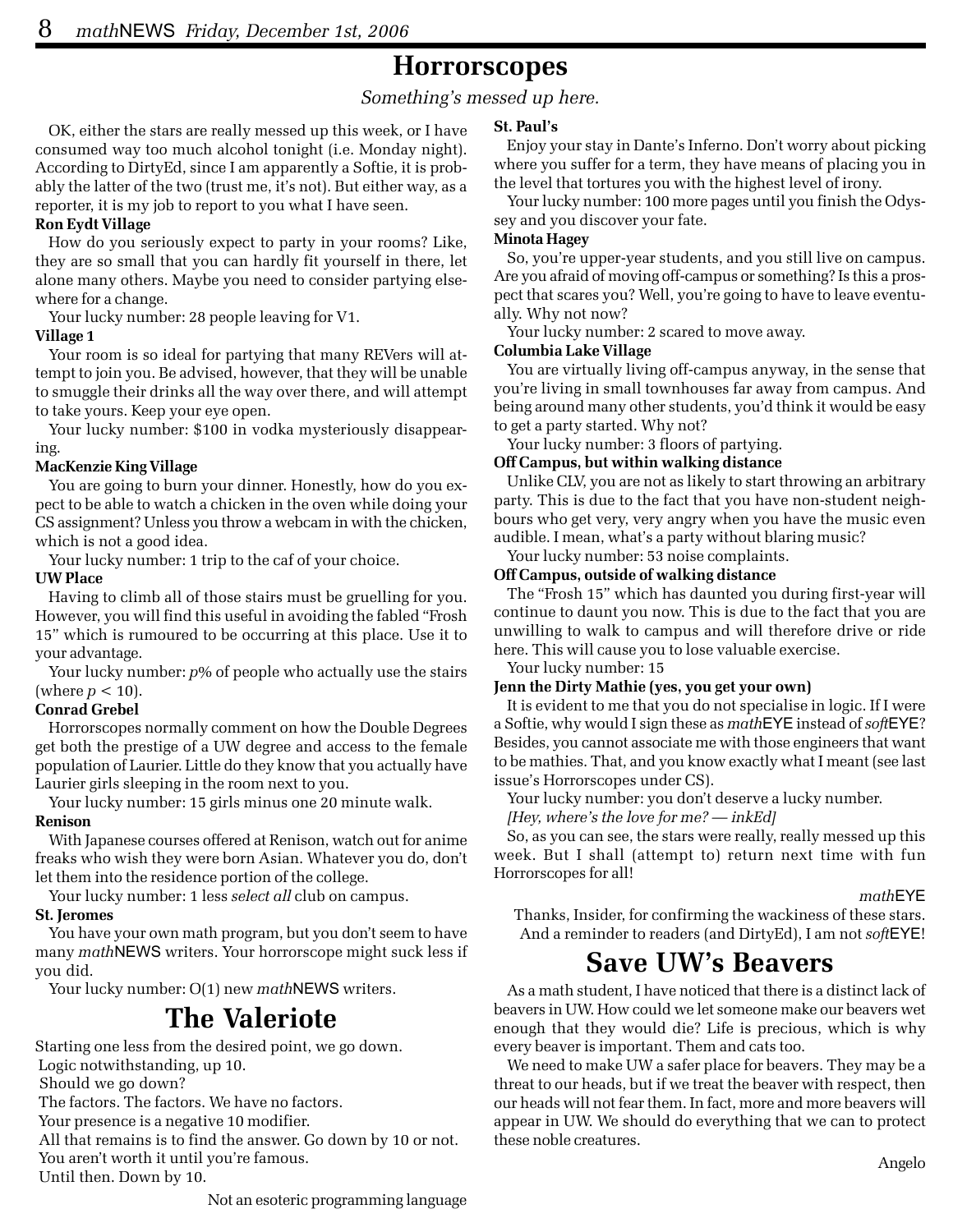# **ElseWhen**

#### *Of Christmas past, 25 years ago*

Yet again we look to Volume 27 from 1981 for our ElseWhen, this time to the last issue of the term, issue 7 from December 4th. Even though Christmas is a long way away, businesses are starting to advertise Christmas sales, so everyone focuses on that wonderful holiday, assuming we all survive finals (big assumption). In that vein …

- The scientific writer has a report on Santa Claus, explaining, in scientific terms, how his Transportation and Delivery tactics work, and possible alien or clone theories. Answers: his sleigh has thousands of cubic kilometers of space, travelling faster than the speed of light; he bribes scientists to tell the world he really delivers all the presents himself; UFOs may be his scout ships; or perhaps he has millions of clones, a veritable human army.
- The (relatively) new Village 2 is reviewed for roommate compatibility, floor dynamics, food choices, and reputation. Overall: "Now that I have lived here, I can say that it is not an unpleasant experience." Not exactly a rave.
- 3-Dimensional crosswords make a debut. If you think you can do these, please write one for us for next term, and send it in with solutions. We just might print it!
- My favourite comic:



The editor, David Till, could not find a working and unoccupied typewriter on campus, so he hand wrote his *mast*HEAD this week. Ghetto? Yes it is. Thank goodness we don't still have to do that, because Eric's writing is really messy! *[Damn skippy! — inkEd]*

Jenn the Dirty Mathie

# **The Quest**

#### *Mathie D&D*

Your party is being attacked by a janitor. The BMath sees potential in a heartless goon and offers it a stable career. The janitor instantly fails a fear test and runs away leaving a squeaky clean floor behind it. Your party gains experience points.

After defeating the janitor your party finally finds it way to the stairs. They arrive back onto the 4th floor of the MC just in time for exams. Every character fails.

The end.

## **Canada's Core Values Under Attack by University's Opponents**

The biggest local controversy of late has been the University's decision to kill some beavers. It generated much hype by hippies world wide (The Record actually got letters complaining from places including Switzerland and Africa) who thought that the university should not have done this. The fact of the matter though is that this country was founded on the basis of killing beavers. If it weren't for all the beavers that early Canadians killed, odds are good we'd all be Americans right now.

DanS

# **The 12 Lines of Source Code**

#### *To the tune of 'The 12 Days of Christmas'*

On the 1st line of source code, my program ran for me: A search in a binary tree.

 On the 2nd line of source code, my program ran for me: 2 goto 1.

 On the 3rd line of source code, my program ran for me: 3 token strings.

 On the 4th line of source code, my program ran for me: 4 parsed ints.

 On the 5th line of source code, my program ran for me: 5 fornext loops.

 On the 6th line of source code, my program ran for me: 6 counters counting.

 On the 7th line of source code, my program ran for me: 7 flags aflagging.

 On the 8th line of source code, my program ran for me: 8 porns a-porning.

 On the 9th line of source code, my program ran for me: 9 lists acycling.

 On the 10th line of source code, my program ran for me: 10 logic errors.

 On the 11th line of source code, my program ran for me: 11 pipes a-piping.

 On the 12th line of source code, my program ran for me: 12 mathies failing.

Angelo

# **How to Beat a Dead Horse**

- 1. First, we find a dead horse. However, we must first check to make sure it's really dead. I'd recommend using a shotgun or other large firearm, but in the event that you are unable to acquire one, a club will do. Simply strike its head — if it makes a noise, it's still alive.
- 2. Once you are sure the horse is dead, I'd recommend using a hard, blunt object for the actual beating. Go acquire one now; but again, if you can't, the palm of your hand is still a good choice.
- 3. Strike the dead horse repeatedly. Do not stop until your cathartic episode leaves you relaxed.
- 4. Now, hide the corpse. I recommend a woodlot somewhere out of the way.
- 5. For good measure, kick its head in before you leave.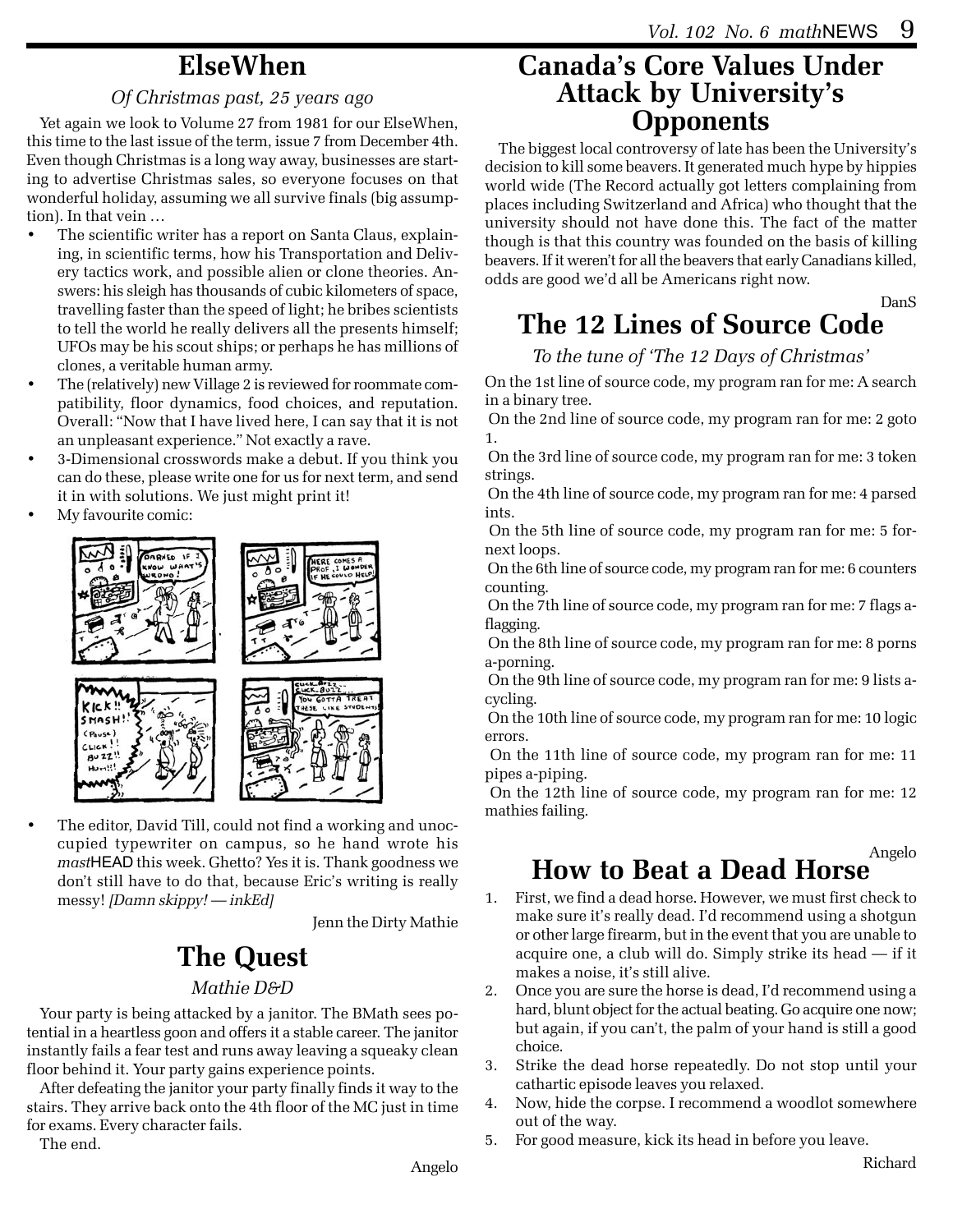# *prof***QUOTES**

*Sadly, it's for the last time this term.*

[prof] I'll show you in a few days that this exists. [student] Can you show us now? [prof] No. It's too fun.

Balogh, PHYS 115

You say, "The rotation vector is this way! Aha!"

Balogh, PHYS 115

[after a nice PowerPoint animation] [student] You're a true Software Engineer. [prof] No, I'm not. I'm using Windows.

Balogh, PHYS 115

Horsepower is just a stupid way of saying Newtons.

Balogh, PHYS 115

This example's so easy you'll never see it on the final exam. Balogh, PHYS 115

These are massless rods, and those are not massless masses. Balogh, PHYS 115

We need [a volunteer with] long arms and preferably small boobs. Balogh, PHYS 115

You may have noticed that Windows Live recognises GMail as a virus. [as if suspicious of something] That's probably convenient for Microsoft.

Bishop, SE 101

If your goal in life is [to program it] so you have multiple calculations running, the phrase "you need to get out more" comes to mind.

Brown, CS 135 We're doing an evaluation on me. If you don't want to do it, fill in the left-most choices.

Chang, MATH 117

Did you understand me, macho macho man? Or nacho nacho man?

Chang, MATH 117

We need to adapt to this new environment. If the pants do not fit, you better lose weight.

Chang, MATH 117

Excellent professor planned out everything in order, so just sit back and enjoy the show.

Chang, MATH 117

[prof to female student] You look so tired. [student] It's too hot in here. [prof] Who's your professor?

Chang, MATH 117

[written on board] Very Easy Examples which do not require any brains.

Chang, MATH 117

If you do not get this, we have to call Houston, because we have a problem.

Chang, MATH 117

If you can't read my writing, please let me know. Sometimes it's good, sometimes it's bad: depends on how much crack I've had. Cianflone, MATH 135

If anyone is an insomniac, tape this lecture, play it late at night and you will sleep like a baby.

Cianflone, MATH 135

If it weren't for math and cocaine, I'd be a sad man.

Cianflone, MATH 135

We're all math students. We don't know how to have sex. Which is why I'm in something else now.

Cianflone, MATH 135

The book is your bitch.

Cianflone, MATH 135

How to create a gothic cathedral out of a piece of paper...

Coutu, FINE 110

It would have been better to write it this way. Then it would have been right.

Hare, MATH 247

A small number cubed is an awful lot small than a small number squared. This is a physics proof.

Hare, MATH 247

...the gods would rain down, like, goat shit or something on them.

#### Hoffman, PMATH 334

[while discussing a rather sloppy graph] Polar co-ordinates are not unique. As you can see, 2 changed size as I drew it three times.

#### Koeller, MATH 135

[to a class of softies] Someday you will defect to mathematics. You will see the light!

#### Koeller, MATH 135

[after the end of a long proof] If this were like an aerobics class, this is where the instructor would go "Woo hoo!"

Koeller, MATH 135

After a bunch of expandifying and collectification, this is what we get.

Koeller, MATH 135

Do we have time [to do this]? [looks at clock] [excitedly] Oh, we have time! [clap clap clap]

Koeller, MATH 135

Here is my proof. The first step is to be brave.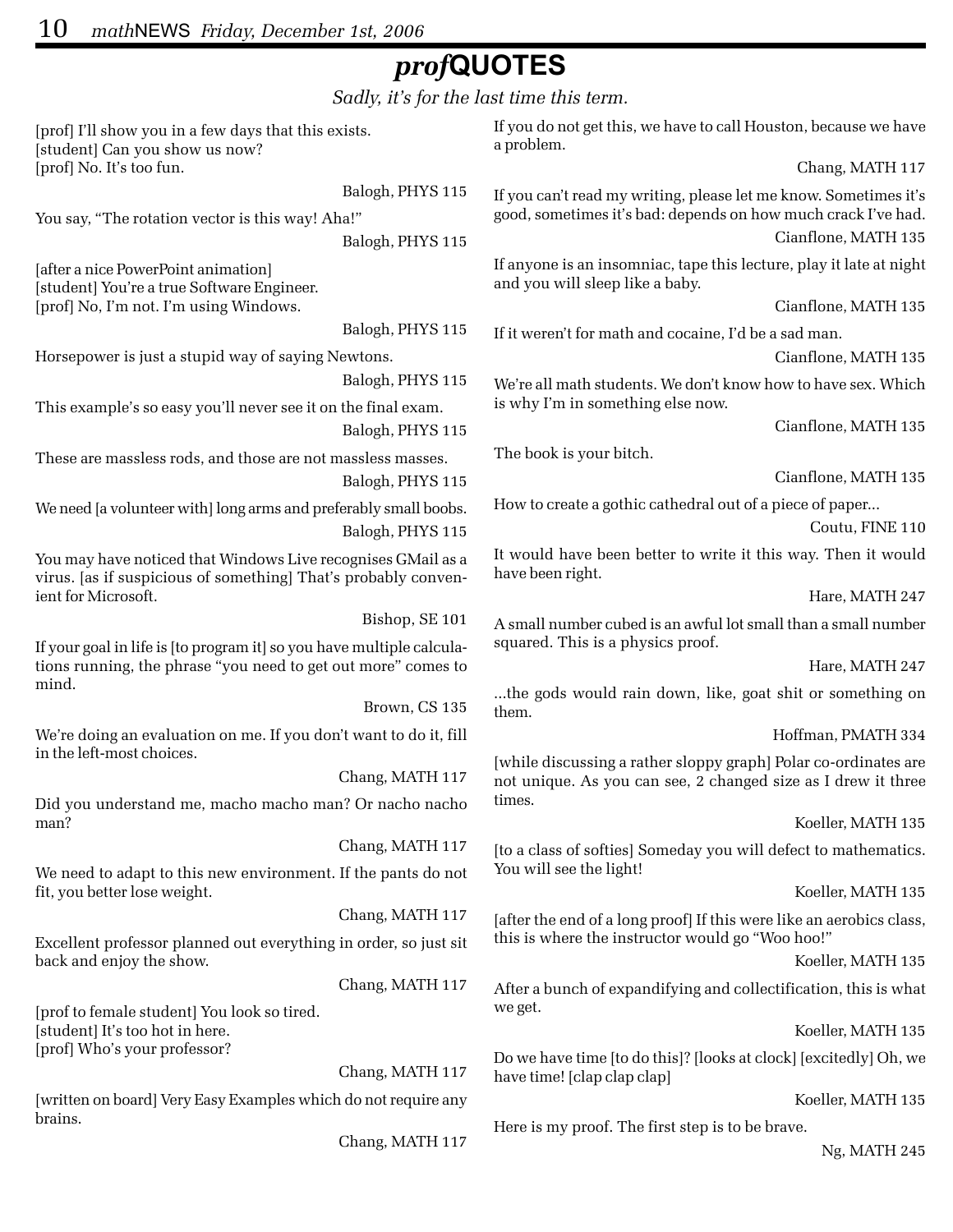# **More** *prof***QUOTES than you can beat a small child with!**

| You might wonder why I reference the figure number and not<br>the page. I xeroxed it and cut it off.                |                                                                                                                      | [written on board]<br>Fundamental Theorem of Willard. |                                                                                                                                       |
|---------------------------------------------------------------------------------------------------------------------|----------------------------------------------------------------------------------------------------------------------|-------------------------------------------------------|---------------------------------------------------------------------------------------------------------------------------------------|
|                                                                                                                     | Ng, MATH 245                                                                                                         |                                                       | Willard, MATH 145                                                                                                                     |
| And judging by your facial expressions, there is something not<br>too clear. Let me write one more line.            |                                                                                                                      | [written on board]<br>Fundamental Theorem of Nov. 20. |                                                                                                                                       |
|                                                                                                                     | Ng, MATH 245                                                                                                         |                                                       | Willard, MATH 145                                                                                                                     |
| The notation is bad in that I lost my mind.<br>Ng, MATH 245                                                         |                                                                                                                      | [student] 173!                                        | [prof] Let's take a random prime number.                                                                                              |
| I don't have to worry about finishing the proof since it's in the<br>textbook.                                      |                                                                                                                      | odd. You know, a random one.                          | [prof] A small prime number, say, between 2 and 4. Preferably                                                                         |
|                                                                                                                     | Ng, MATH 245                                                                                                         |                                                       | Willard, MATH 145                                                                                                                     |
|                                                                                                                     |                                                                                                                      |                                                       | I'm out of space, so that must be all.                                                                                                |
| I see some nods: that's the proof.                                                                                  |                                                                                                                      |                                                       | Willard, MATH 145                                                                                                                     |
|                                                                                                                     | Ng, MATH 245                                                                                                         |                                                       | [prof] Please don't leave in the middle of class.                                                                                     |
| <b>Close to Infinity</b>                                                                                            |                                                                                                                      | Math.Random() and AngED                               | It's not classy.                                                                                                                      |
| Hey, professor, how do you think the<br>class will respond to inane and idiotic                                     | It makes me lament the limitations I<br>have for silencing annoying twips like                                       |                                                       | [student] What if you're on the verge of death?<br>[prof] That and being on the verge of diarrhea<br>are the only acceptable excuses. |
| comments that only amuse myself in                                                                                  | you using my sharp wit and cutting<br>glare alone.                                                                   |                                                       | Wollan, MATH 115                                                                                                                      |
| the middle of lecture?                                                                                              |                                                                                                                      |                                                       | In Greek mythology, Panora was given a box.<br>When opened, bad shit came out.                                                        |
|                                                                                                                     |                                                                                                                      |                                                       | Vasiga CS125                                                                                                                          |
|                                                                                                                     |                                                                                                                      |                                                       | The man is running, spotlight is turning, hy-<br>potenuse is growing - you have a story!<br>Zorzitto, MATH 147                        |
|                                                                                                                     |                                                                                                                      |                                                       | So where did the -sqrt $(6)$ go? The -sqrt $(6)$ is in<br>the church next door; who cares about it?<br>Zorzitto, MATH 147             |
|                                                                                                                     |                                                                                                                      |                                                       | And you say, "Thank God; if you'd done epsi-<br>lon-delta on me, I'd've had a nervous break-<br>down!"                                |
|                                                                                                                     |                                                                                                                      |                                                       | Zorzitto, MATH 147                                                                                                                    |
| Come on, prof! This is so worth the<br>time of listen to vapid and mind numb-<br>ing jokes. When no one understands | Wow. Isn't it great having left high<br>school to attent a higher level edu-<br>cation without those immature idiots |                                                       | [The bullet] doesn't look pretty after it [collides<br>it with the block]. Not that bullets are pretty, of<br>course.                 |
| then I can take all lecture to explain!                                                                             | that thought they were funny in class?                                                                               |                                                       | Epp PHYS121                                                                                                                           |
|                                                                                                                     |                                                                                                                      |                                                       | I can't seem to write. Been hanging out with<br>the engineers too long.                                                               |
|                                                                                                                     |                                                                                                                      |                                                       | Stastna MATH137                                                                                                                       |
|                                                                                                                     |                                                                                                                      |                                                       |                                                                                                                                       |
|                                                                                                                     |                                                                                                                      |                                                       | Just when you thought<br>the world was safe                                                                                           |
|                                                                                                                     |                                                                                                                      |                                                       | from random filler                                                                                                                    |
|                                                                                                                     |                                                                                                                      |                                                       |                                                                                                                                       |
|                                                                                                                     |                                                                                                                      |                                                       | We had to go and write something<br>here anyway                                                                                       |
|                                                                                                                     |                                                                                                                      |                                                       |                                                                                                                                       |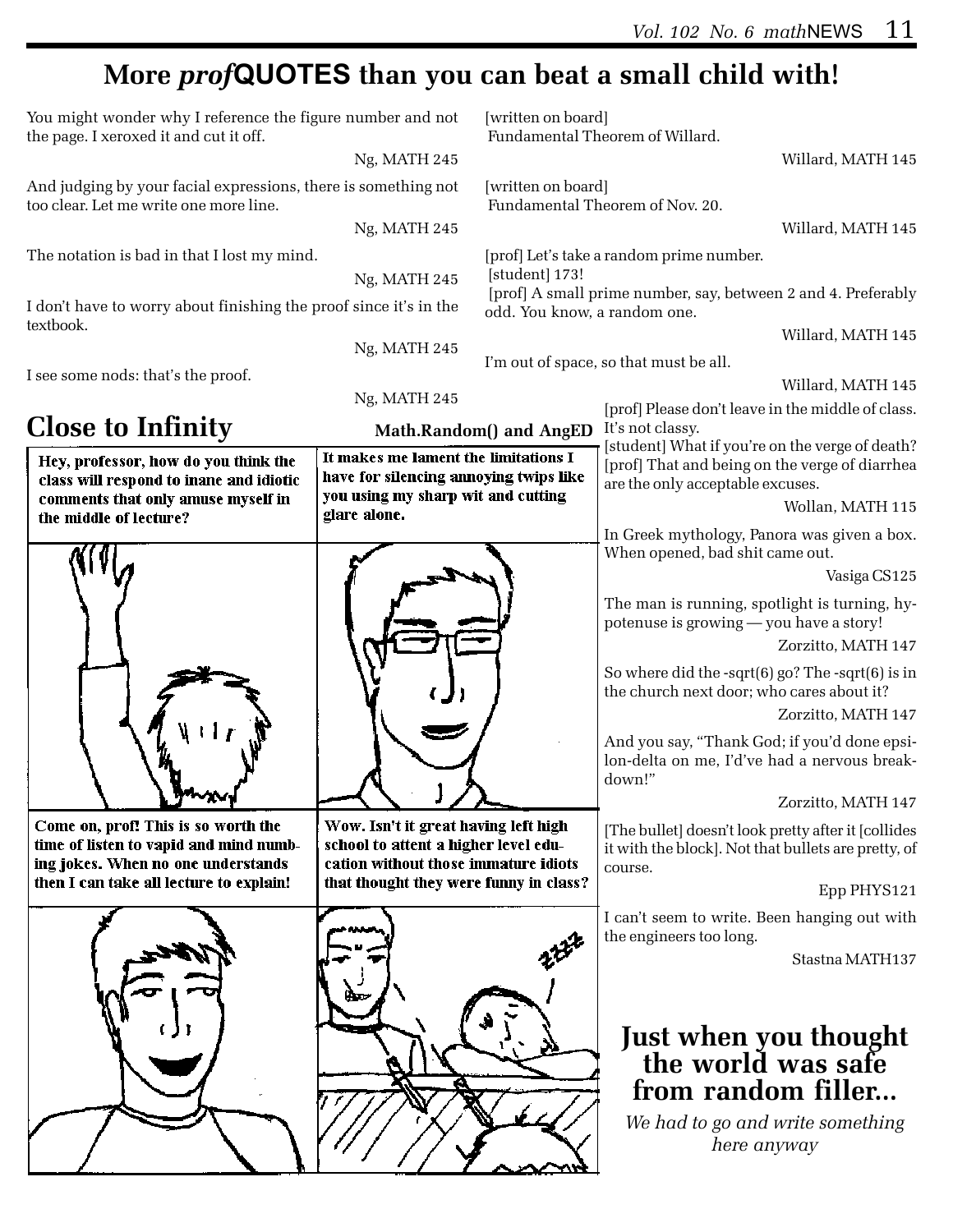## **Dating Advice From The Single Guy**

#### *Part 6: The Breakup*

So you did something stupid. And you got caught. Maybe your boy/girlfriend is the one who did something stupid and got caught. Perhaps although the physical aspect is fun your emotional needs just aren't being met by your parter and it's just time to move on (either to the next similar one or to find someone who is actually worth being with). The reasons don't really matter, all that really matters is that your relationship is going to end very soon, and you may want some tips on how to get through this difficult time.

The most important part in any break-up is to destroy the emotions of your former signifigant other. It should be fairly simple to find a few ways to do this, but can you really think of some ideas on the scale of which I'm talking here? The only way to answer that question is to see what my suggestions are and compare them to your ideas. If you can think of something particularly nasty, write in maybe I'll toss it in next term when I change formats.

- First thing to do is to find their closest friend and to hook up with them. Having it be a one time thing is good, but if you can turn it into something serious then all the better, forcing your ex to see you make their close friend happy on a regular basis will destroy them inside. Maybe it'll only cause them to not be friends anymore, but hey, that means you destroyed your Ex's closest friendship.
- If they ever let you take pictures of them that they may not want any one else to ever see, then the popular thing to do is to post them to the internet. That's all and good, but think bigger. One you need to make sure they see it and that it's going to ruin their lives, second the Internet is too unoriginal. Print the pictures off in 100x100 sheet sizes, then get it on the MC where we put the tie during orientation week. Bonus points if you use their printer.
- After they think you're done ruining their lives, try getting back together with them, and make them think that you've grown and are serious this time, when in fact you're only doing it so that you can break up with them again.
- As always don't be dumb. Anything that will end up with you in jail is something dumb. You want to harm them, but don't harm them in a way that is criminal.

One last piece of advice before I'm done for the term. You're obviously going to be looking for someone new now that you no longer have anybody. The trick is to not let any one else know that you've broken up since although you may have had much difficulty in finding a partner before you may have noticed that since you've got into a relationship you've become completely irresistable to the opposite sex, take advantage of this fact and you'll find someone new in no time.

And that my friends is the cycle of relationships. Join me next term as I will begin answering the questions that your the readers write in and ask of me.

# **Solutions to Last Issue's Cryptic Crossword**

*Yeah, I blew it again*

#### **ACROSS**

- 1. FL + IMFL + AM
- 5. EMB(L)E(M) (*embe + lm* anag.)
- 10. CAPER (*recap* anag.)
- 11. INSIPID (anag.)
- 12. C + LEFT (*about = c.*)
- 13. LAT(T)E
- 14. RAD + II
- 16. BA(K)ER
- 19. USHER (hidden)
- 21. ONRUSH (anag.)
- 23. ANNE + X
- 24. A(ROMA)S
- 25. IG + LOO
- 27. STYLE
- 31. T + ERSE (*seer* anag.)
- 24. SIG + MA
- 35. REMIT
- 36. COL + LOID
- 37. RANGE (*anger* anag.)
- 38. ES + CHEW
- 39. G(AZP)ACHO

#### **DOWN**

- 1.  $F + ICKLE$
- 2. IM(PET)US
- 3. FAR(C)E
- 4. A(MOEB)A
- 6. MISER (*rimes* anag.)
- 7.  $LI + PID$
- 8. MID + NIGH + T
- 9. TI + THE *[The clue was to be "Tax the titanium firstly (5)" inkEd]*
- 15. AURAL
- 16. BRASS (dbl. def.)
- 17. KINKY (dbl. def.)
- 18. ROX + IE
- 20. HUMUS
- 22. CANT + IC + LE
- 26. ORGANIC *[Whoops, clued NATURAL, a synonym, instead — inkEd]*
- 28. T + ARDY
- 29. LAMB + DA
- 30. GAZE + BO
- 32. RELIC (hidden)
- 33. EVOKE *[I don't actually remember how this clue was constructed… — inkEd]*
- 34. STRAP

#### inkEd

# **I can't believe it's not filler!**

*Wait... Nevermind.*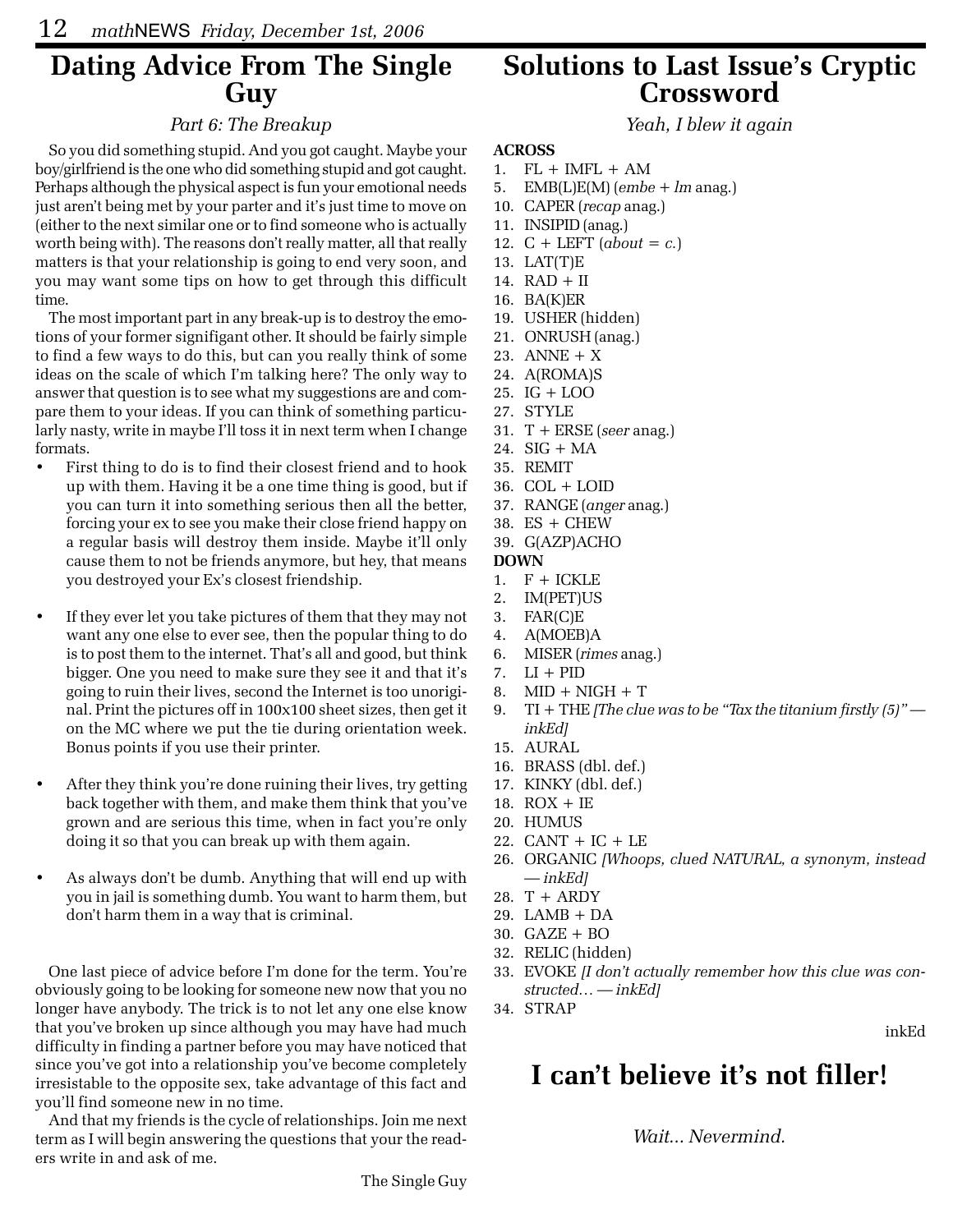# **Puzzles!**

David Hayes prepared these puzzles for *math*NEWS, a fact for which I am quite grateful. He also told me, "I've been having a lot of trouble getting the right level of difficulty for puzzles (I'm short of testers)." If you have any feedback for David, send it to ilostyourpuppy@gmail.com.

I think I accidentally printed the same broken puzzles last issue. Sorry! These ones are new… I hope.

Congratulations to David Jones, lucky winner of a \$5 gift certificate to the C&D. You can do these if you want, but I won't be handing out prizes for submission.

#### inkEd

#### *Drywaller*

"Listen up. Our client isn't picky, as long as each square has the right number of walls surrounding it. Sounds a little tricky, but we didn't get to be the #3 drywall outfit in town by being lazy."

Also:

- There's a wall around the outside
- They want exactly 14 rooms



# Umbrellas



Copyright 2006. Umbrellas Puzzle #2006105

#### *SigInt*

The precious 8x8 grid we call home has been invaded! Signals intelligence tells us that the following agents are somewhere nearby, all they can tell us about their locations is:

- How many squares in a row or column are occupied
- They've been ordered to disperse so they aren't touching, not even diagonally.
- Remember: they can flip and rotate.



Place the following 10 squares on the 10 circles so that the overlapping numbers match up.



http://euri.cg/puzzles